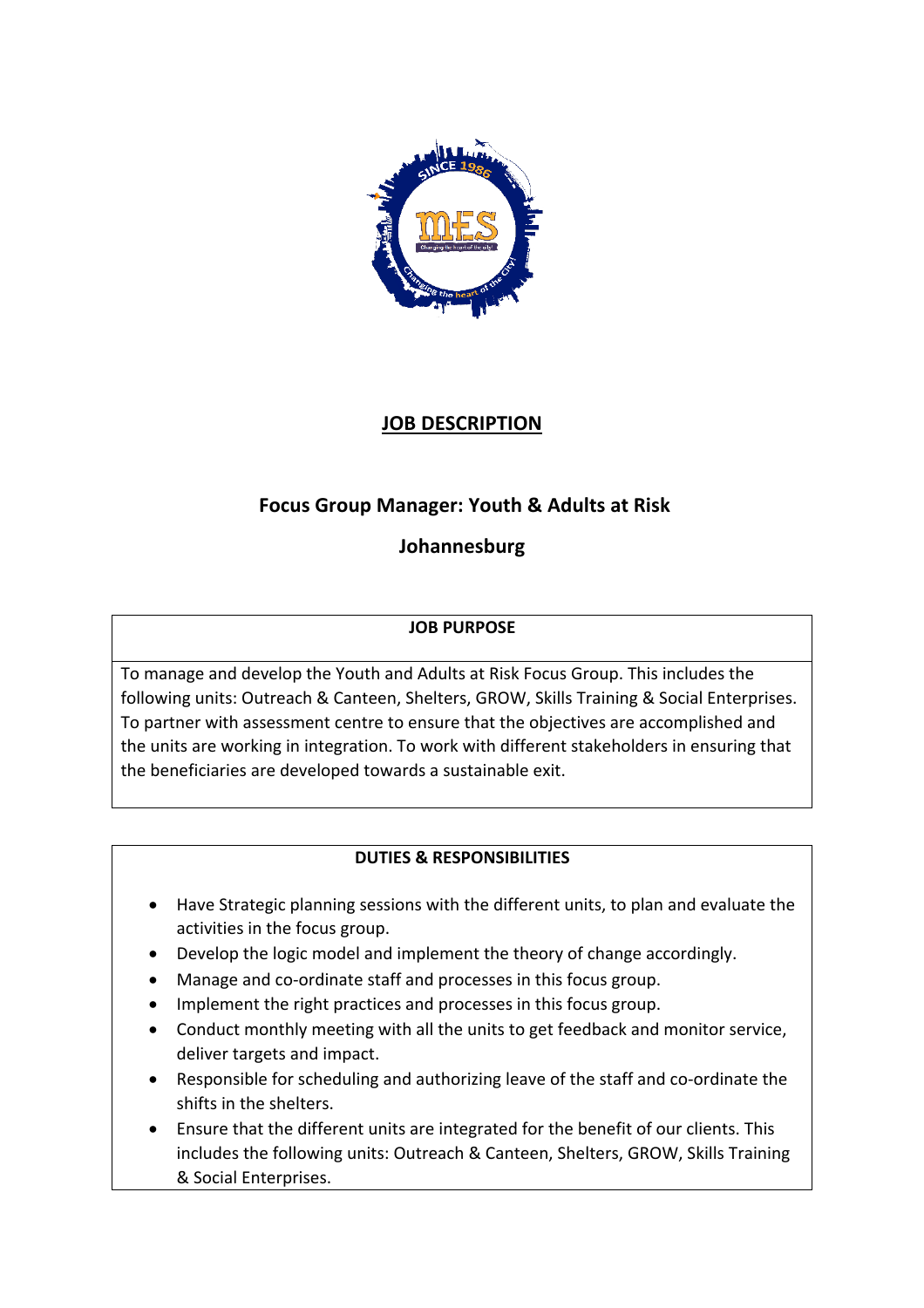- Analyse and improve these practices to improve our services and efficiency.
- Ensures that the focus group works within the planed budget.
- Support and advise unit managers in executing the different roles and ensure developmental needs are attended to.
- Monthly, quarterly and annual management reporting.
- Represent the focus group at the Johannesburg Management Committee.
- To promote good working relationship with the stakeholders.

#### **OUTREACH & SOCIAL RELIEF**

- Partner with DSD and other relevant government departments in rendering services to MES's clients.
- Draw the business plan and submit to DSD and other relevant government departments when required in collaboration with branch manager, fundraiser and finance.
- Provide input to inquiries from the DSD and other relevant government departments.
- To cooperate with the community to form community engagements to establish their needs.
- To sit in the different committees to determine ways if intervention to clients and to ensure a successful exit plan.
- To partner with assessment centre in ensuring that the clients are getting help and support in social issues.

#### **THERAPEUTIC SERVICES & GROW**

- Assist in developing programmes that will assist clients to rehabilitate, develop and improve skills that they need for day to day life and work.
- To consider the client's needs physical, psychological, social and environmental when planning and initiating programmes for the clients.
- Encourage clients to return to formal work settings, and refer those that are unable to return to the open labour market to GROW Projects.
- Manage therapeutic projects and meetings to discuss operations and targets.

#### **SKILLS TRAINING & SOCIAL ENTERPRISES**

- Manage the training centre and get it accredited with SETA with the Training Unit Manager.
- Ensure compliance to SETA's Skills Development Legislation, B-BBEE criteria as well as industry associations and regulations.
- Align the training material to SETA standards.
- Manage and co-ordinate the different service providers with the Training Unit Manager.